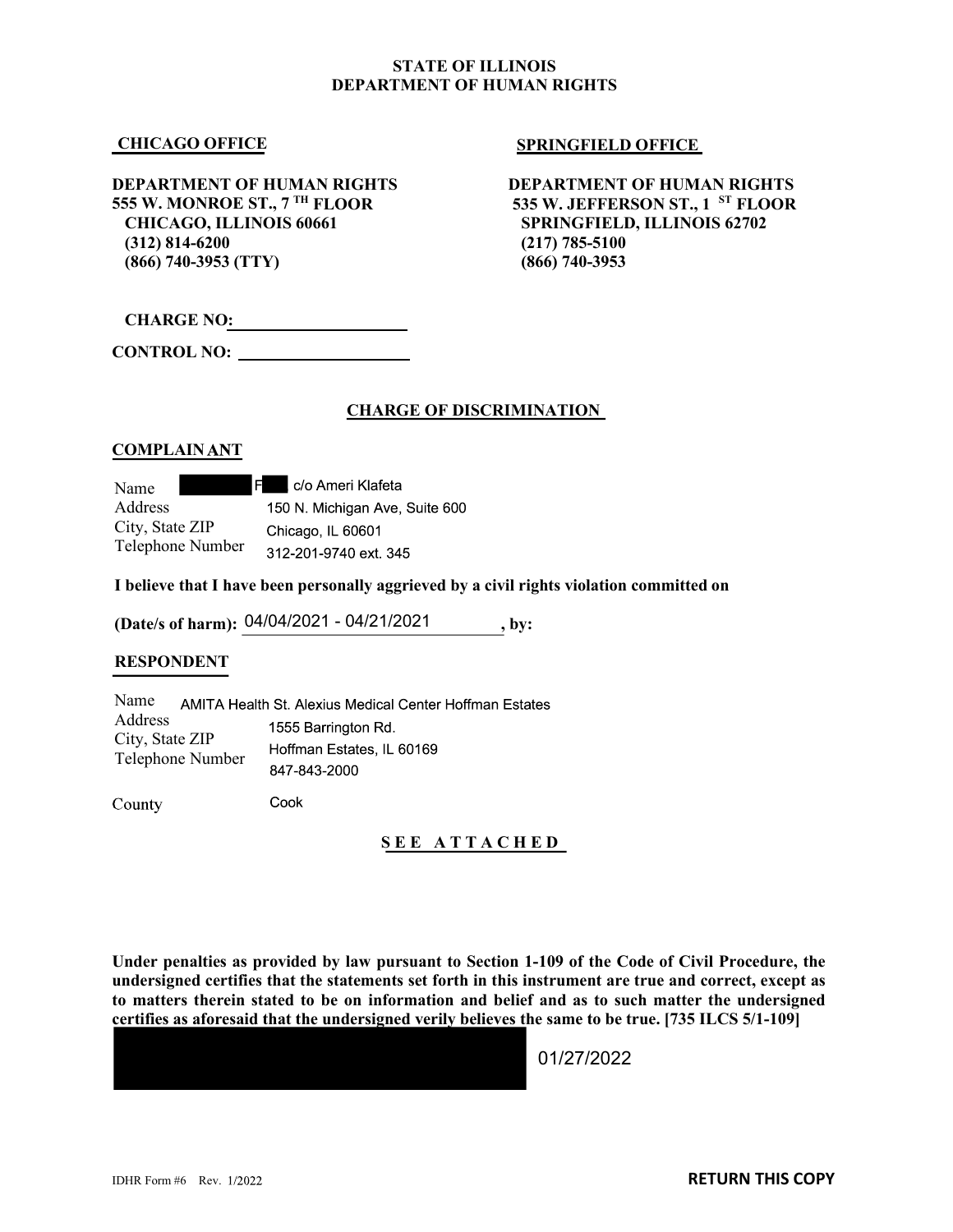# **ATTACHMENT**

# **A. ISSUE/BASIS**

From April 4, 2021 - April 21, 2021, Respondent AMITA Health Saint Alexius Medical Center Hoffman Estates ("Saint Alexius") denied full and equal access to its services on the basis of her sex (female) and on the basis of her pregnancy.

The day **F** gave birth should have been the most joyful day of her life, yet Saint Alexius turned it into a living nightmare. Ms.  $F_{\bullet}$ , a first-time mother, never could have imagined that eating poppy seed cake at an Easter celebration would cause her to be subjected to such mistreatment and discrimination.

By drug testing Ms. F without her knowledge or informed consent, reporting her to the Illinois Department of Children and Family Services (DCFS) on the basis of a false positive test result, and treating her in a discriminatory manner throughout her hospital stay, Saint Alexius engaged in discrimination on the basis of sex and pregnancy in violation of the Illinois Human Rights Act, 775 ILCS  $5/5 - 102(A)$ .

# **B. PRIMA FACIE ALLEGATIONS**

# **PARTIES**

 $\overline{a}$ 

- 1. Complainant Ms. Fig. is a 46-year-old resident of Wood Dale, IL.
- 2. Ms. Form and her husband are originally from Poland. They have lived in the United States since 2001.
- 3. Respondent Saint Alexius is a 318-bed hospital in Hoffman Estates, IL that provides full-spectrum medical care, including obstetrics and gynecology. <sup>1</sup> Saint Alexius is operated by AMITA Health Medical Group, which operates hospitals and out-patient medical centers throughout Chicago and its surrounding suburbs.
- 4. Saint Alexius is a place of public accommodation as defined by 775 ILCS 5/5-10  $1(A)(6)$  (places of public accommodation include the "professional office[s] of a health care provider, hospital, or other service establishment").
- 5. Saint Alexius's website provides that it abides by the U.S. Conference of Catholic Bishops' Ethical and Religious Directives for Catholic Healthcare Services, which includes a mandate to provide "service to and advocacy for those people whose

<sup>1</sup> AMITA Health, *AMITA Health St. Alexius Medical Center Hoffman Estates* (last visited Jan. 24, 2022), [https://www.amitahealth.org/location/amita-health-st-alexius-medical-center-hoffman-estates;](https://www.amitahealth.org/location/amita-health-st-alexius-medical-center-hoffman-estates)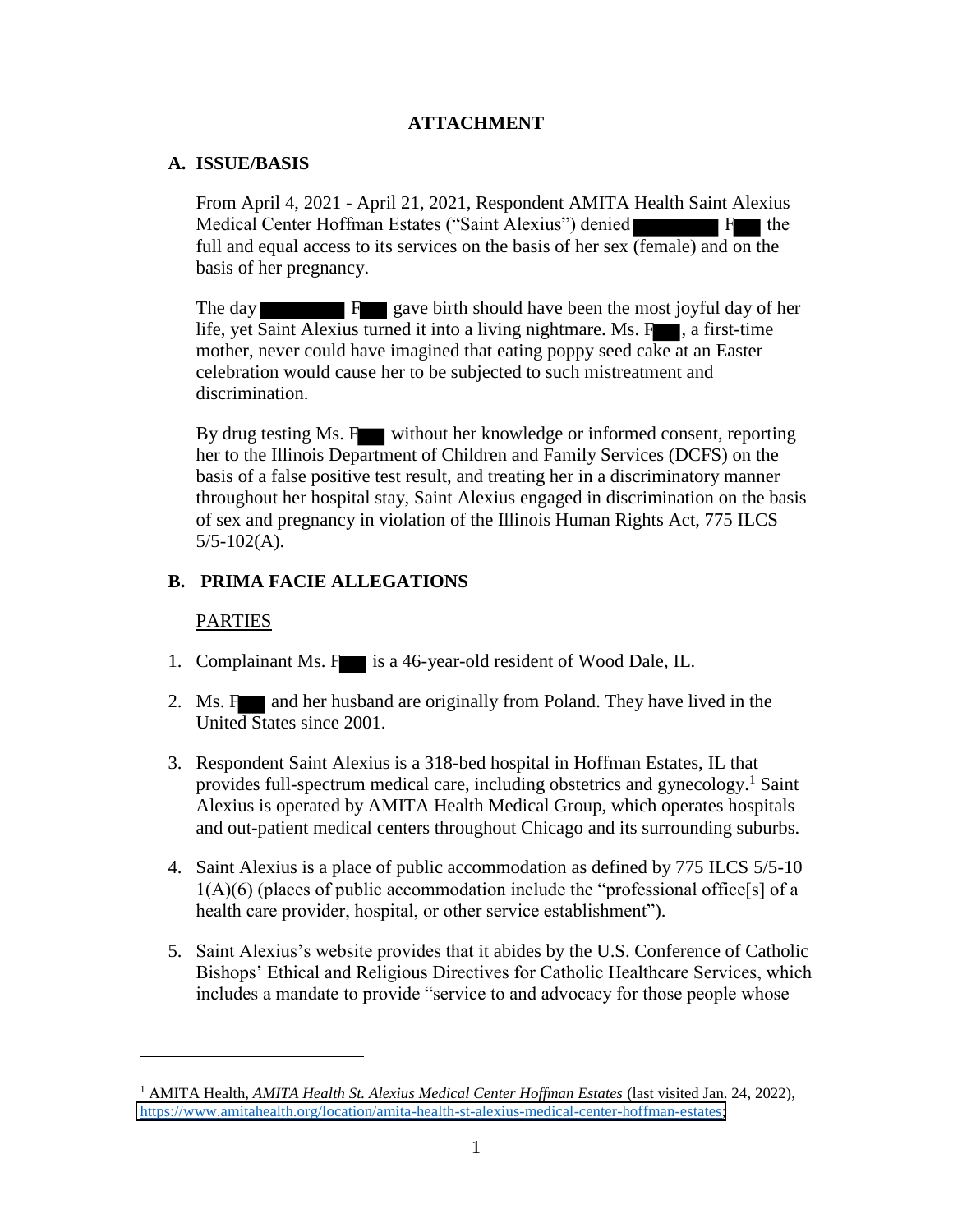social condition puts them at the margins of our society and makes them particularly vulnerable to discrimination."<sup>2</sup>

SAINT ALEXIUS'S DISCRIMINATORY TREATMENT OF MS. F

- 6. Ms. F had always dreamed of becoming a mother. When she finally became pregnant after experiencing difficulty conceiving for three years, she was overjoyed.
- 7. During her pregnancy, Ms. F was diagnosed with preeclampsia, a pregnancy complication characterized by high blood pressure.
- 8. In late March, Ms. F was admitted to Saint Alexius due to her preeclampsia. When she was discharged on April 2, 2021, she was told to continue to monitor her blood pressure and to go to the emergency room if it spiked.
- 9. On April 3 and 4, 2021, Ms. For ate makowiec, a Polish poppy seed cake traditionally eaten in celebration of Easter—a common Polish tradition that Ms. F , her husband, and their families had always observed.
- 10. Ms. F 's obstetrician, who is affiliated with Saint Alexius, never discouraged her from eating poppy seeds or mentioned that poppy seed consumption can trigger false positive drug test results for opioids.<sup>3</sup> All medical staff at Saint Alexius who conduct drug tests and/or report the results of those tests to DCFS knew or should have known of this common reason for false positives.
- 11. On the evening of Easter Sunday—April 4, 2021—Ms. F drove to the emergency room at Saint Alexius because her blood pressure was high. At the time, she was 34-weeks pregnant.
- 12. When she was admitted, medical staff drew her blood and collected her urine. Ms. F believed that medical staff was collecting her blood and urine for reasons related to her preeclampsia.
- 13. No one at Saint Alexius ever told Ms. F that she would be drug tested or sought her informed consent for drug testing. Saint Alexius's failure to obtain Ms. F 's informed consent runs counter to the recommendations of leading medical organizations.<sup>4</sup>

 $\overline{a}$ 

<sup>2</sup> *Id.*; United States Conference of Catholic Bishops, *Ethical and Religious Directives for Catholic Health Care Services: Sixth Edition (last visited Jan. 24, 2022)[, https://www.usccb.org/about/doctrine/ethical-and](https://www.usccb.org/about/doctrine/ethical-and-religious-directives/upload/ethical-religious-directives-catholic-health-service-sixth-edition-2016-06.pdf)*[religious-directives/upload/ethical-religious-directives-catholic-health-service-sixth-edition-2016-06.pdf.](https://www.usccb.org/about/doctrine/ethical-and-religious-directives/upload/ethical-religious-directives-catholic-health-service-sixth-edition-2016-06.pdf)

<sup>3</sup> Kimberly L. Samano et al., *Concentrations of Morphine and Codeine in Paired Oral Fluid and Urine Specimens Following Ingestion of a Poppy Seed Roll and Raw Poppy Seeds,* 39(8) J. ANALYTICAL TOXICOL 655, 659 (Oct. 2015).

<sup>4</sup> *See* American College of Obstetricians and Gynecologists, *Opposition to Criminalization of Individuals During Pregnancy and the Postpartum Period* (Dec. 2020), https://www.acog.org/clinical-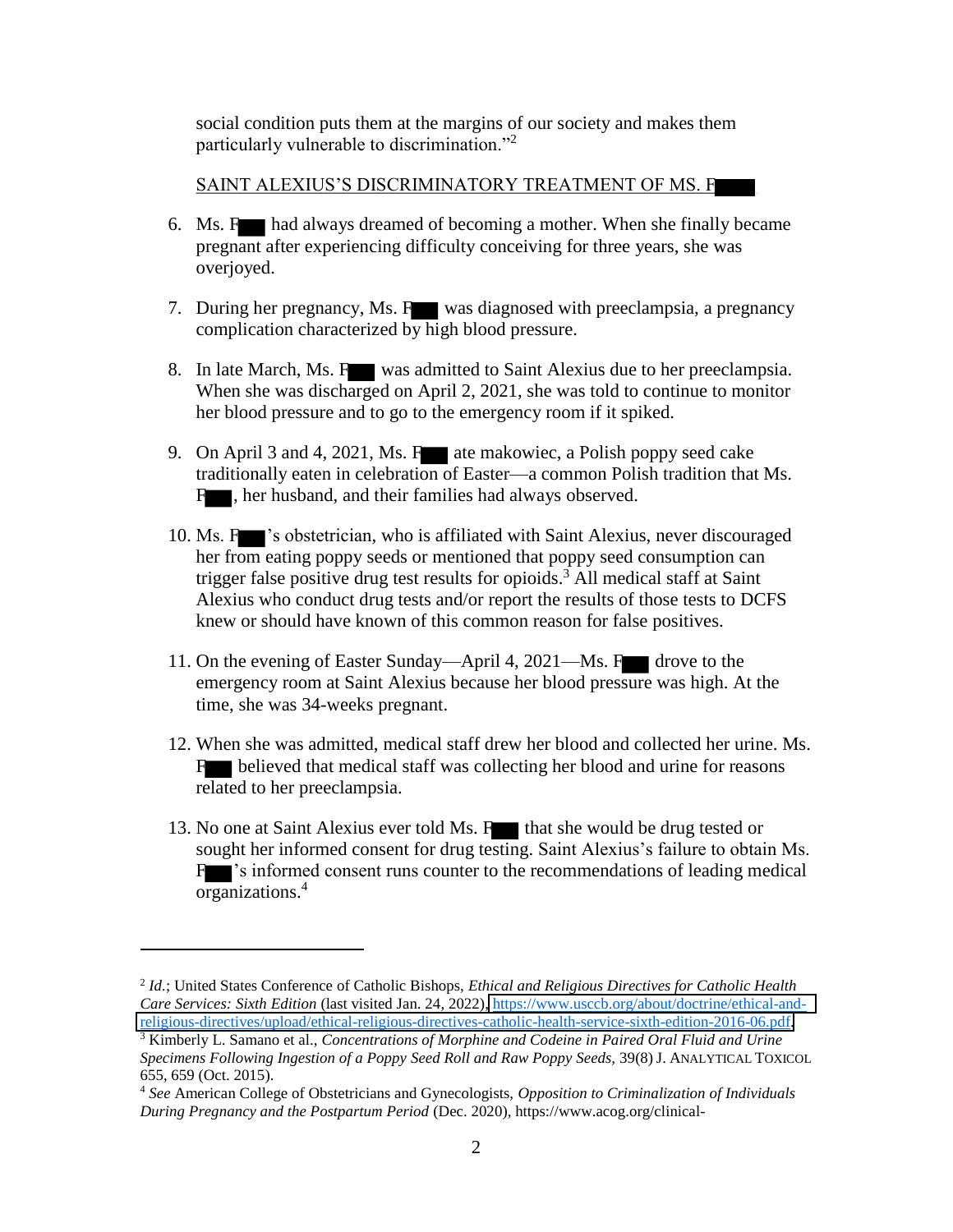- 14. Upon information and belief, Saint Alexius routinely drug tests perinatal patients without seeking their informed consent, despite the fact that they do not drug test any other class of patients—including fathers—and reports perinatal patients who receive positive test results to DCFS.
- 15. There is no medical justification for drug testing perinatal patients in the absence of a specific medical concern, and the practice is widely opposed by leading medical organizations. For instance, the American College of Obstetricians and Gynecologists notes, "False-positive test results can occur with immune-assay testing and legal consequences can be devastating to the patient and her family."<sup>5</sup>
- 16. At no time was Ms. F ever told that the drug test was medically indicated. For instance, her medical providers never informed her that a drug test was medically necessary in order to make a differential diagnosis. Nor was Ms. F ever told why her medical providers failed to seek her informed consent for the drug test.
- 17. On Tuesday, April 6, 2021, an obstetrician advised Ms. F that she should be induced and deliver her baby early due to her preeclampsia.
- 18. While the obstetrician was on her way out the door, she stated that Saint Alexius had run a drug test on Ms.  $F_{\bullet}$  and that it was positive for opiates.
- 19. Ms. F felt shock, shame, and confusion regarding the obstetrician's claim. Ms. F did not know how the test could possibly have been positive, as she had not consumed any drugs during her pregnancy.
- 20. Ms. F does not know whether Saint Alexius ever ran a confirmatory test, as expert medical associations recommend to ensure accuracy following an initial positive test result.<sup>6</sup>
- 21. When a nurse entered Ms.  $F$  's room, Ms.  $F$  stated that it was impossible that the drug test could have been positive. Ms.  $F$  told the nurse that the only logical explanation she could think of for the positive test was that she had eaten

 $\overline{a}$ 

information/policy-and-position-statements/statements-of-policy/2020/opposition-criminalization-ofindividuals-pregnancy-and-postpartum-period.

<sup>5</sup> American College of Obstetricians and Gynecologists, *ACOG Committee Opinion: Opioid Use and Opioid Use Disorder in Pregnancy* (reaffirmed Oct. 2021), https://www.acog.org/clinical/clinicalguidance/committee-opinion/articles/2017/08/opioid-use-and-opioid-use-disorder-in-pregnancy; *see also*  American College of Obstetricians and Gynecologists, *ACOG Committee Opinion: Substance Abuse Reporting and Pregnancy: The Role of the Obstetrician–Gynecologist* (reaffirmed June, 2019) ("[T]esting and reporting puts the therapeutic relationship between the obstetrician–gynecologist and the patient at risk, potentially placing the physician in an adversarial relationship with the patient . . . . Drug enforcement policies that deter women from seeking prenatal care are contrary to the welfare of the mother and fetus."), https://www.acog.org/clinical/clinical-guidance/committee-opinion/articles/2011/01/substance-abusereporting-and-pregnancy-the-role-of-the-obstetrician-gynecologist.

<sup>6</sup> *See, e.g.*, Substance Abuse and Mental Health Services Administration, *Clinical Guidance for Treating Pregnant and Parenting Women with Opioid Use Disorder and Their Infants* (Jan. 2018).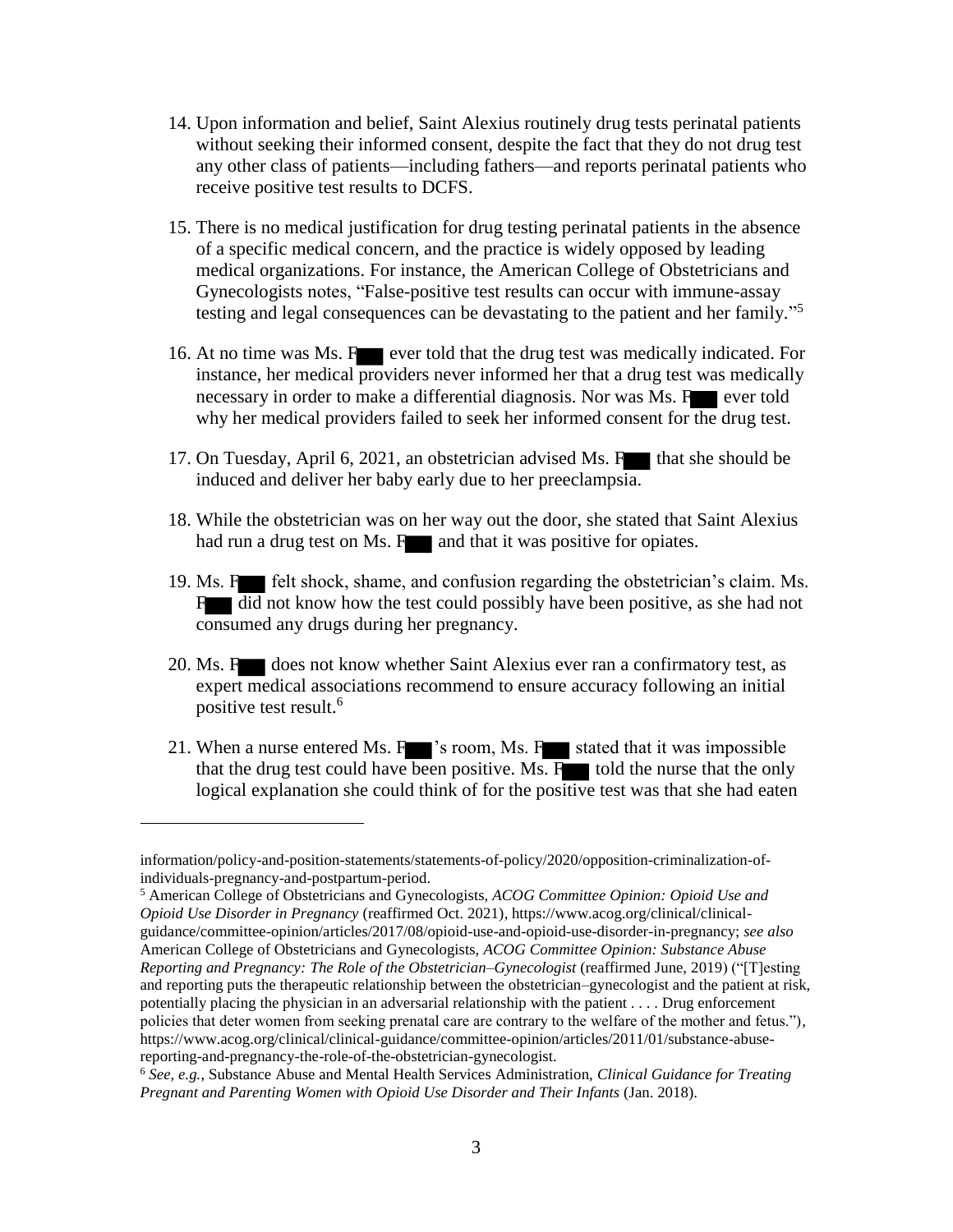poppy seed cake for Easter. The nurse responded by telling her that that was possible, but brushed her off and did not seem to want to speak about it further.

- 22. Ms. F also asked a doctor if the poppy seed cake she had eaten for Easter could have caused the positive opiate test. The doctor responded that lots of people eat poppy seed cake for Easter—in fact she, herself, had eaten it. She told Ms. F not to worry about the drug test. Ms.  $F$  felt as though the doctor, like the nurse, was brushing off her concerns.
- 23. Several hours after Ms. F 's labor was induced, the obstetrician advised Ms. F to deliver her baby via cesarian surgery. Ms. F agreed.
- 24. Ms. F 's husband was told to leave the room in preparation for Ms. F 's cesarean surgery. This made Ms. F feel more scared and alone.
- 25. When other doctors and nurses entered the room to prepare Ms. F for the cesarian surgery, they began whispering about Ms.  $\overline{F}$ . Ms.  $\overline{F}$  overheard them saying, "Be prepared because the mom is positive for opiates, so we do not know what the baby's condition will be like."
- 26. This comment made Ms. F feel even more shame due to the implication that she had put her baby's wellbeing at risk, when all she had ever wanted was to have a healthy baby. She felt as though she could not defend herself.
- 27. Ms. F continued to hear nurses whispering about her when they changed shifts.
- 28. Ms. F began to cry because she felt so scared, confused, and alone. She continued to cry throughout her cesarean surgery, but the doctors and nurses ignored her tears. Ms. F felt as though they were treating her inhumanely because they assumed she was addicted to drugs and a bad mother.
- 29. Ms. F 's baby was born at 34 weeks and 2 days, and weighed four pounds and four ounces. Although he was small because he was premature, he did not exhibit lethargy or any other symptoms of withdrawal. He had a high APGAR score and was developmentally healthy.
- 30. Ms. F only got to see her baby momentarily before he was taken to the NICU.
- 31. The next day, on April 7, 2021, as Ms. F was recovering from major surgery, a hospital social worker called Ms.  $F$  to discuss her positive test result and ask questions about drug use. Ms.  $F$  explained to the social worker that she believed the poppy seeds had triggered a false positive test result. The social worker told Ms. Find that the hospital would test her baby's cord blood.
- 32. Ms. F was discharged from the hospital on Saturday, April 10, but her baby continued to stay in the NICU as a result of being born at 34 weeks gestation. At no point did he display any symptoms of withdrawal.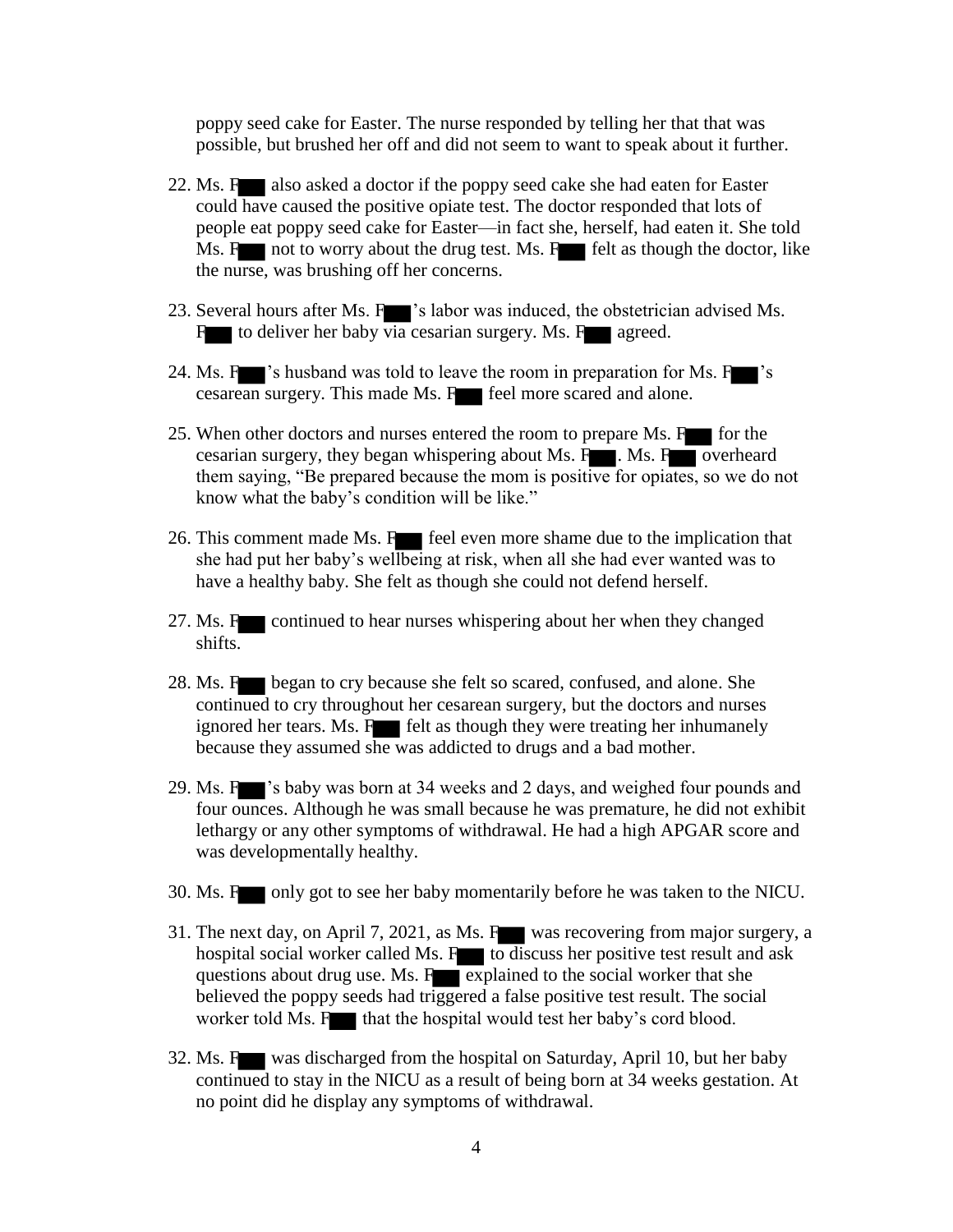### ENSUING DCFS INVESTIGATION

- 33. On April 12, 2021, Ms. F received a call from the hospital social worker stating that her baby's cord blood had tested positive for morphine.
- 34. The hospital social worker stated that she was reporting  $Ms$ .  $F$  to DCFS, even though she believed Ms.  $F_{\bullet}$  that she had never consumed drugs during her pregnancy. Accordingly, Saint Alexius reported Ms.  $F_{\text{max}}$  to DCFS on the basis of a test result—obtained without Ms. F 's knowledge or informed consent that its own social worker correctly believed was a false positive.
- 35. Also on April 12, 2021, while Ms. F was with her baby in the NICU, a DCFS agent came to the hospital to conduct an investigatory report. The agent interviewed Ms.  $F_{\Box}$ , asking her questions about drug and alcohol use. The floor was quiet at the time, and Ms. F felt embarrassed that other people could overhear the conversation. The agent also asked Ms.  $F$  to undress her baby to check for marks and bruises, and took photographs of  $\overline{\text{him}}$ . Ms. F was horrified, but did as she was asked because she was afraid of being separated from her son if she refused.
- 36. Several days later, another DCFS agent came to Ms. F 's home and told her that she would be subject to a safety plan. The DCFS agent told Ms.  $F_{\bullet}$  that her baby could not be discharged from the NICU unless a third party lived with her 24 hours a day for a couple of weeks. Ms. F was devastated by the implication that she could not be trusted to care for her own baby, even though she had done nothing wrong. She found the DCFS agent's presence at her home traumatizing and intrusive.
- 37. Ms. F 's family members all live out of the country, and her husband and husband's family members have jobs that precluded them from staying with Ms. F 24 hours a day.
- 38. When Ms. F asked the DCFS agent what would happen if she and her husband could not find someone to stay with them around the clock, the agent replied that the baby could not leave the NICU.
- 39. As Ms. F was desperate to bring her baby home, her husband's mother arranged for one of her friends to stay with the new family. The arrangement felt extremely uncomfortable to Ms. F , who had never met the family friend before.
- 40. Ms. F and her husband agreed to compensate the family friend for her time.
- 41. Ms. F 's baby was cleared for discharge from the NICU after approximately two weeks, and went home with Ms.  $F$  on April 21, 2021.
- 42. DCFS told Ms. F that as part of her safety plan, a DCFS agent and the family friend had to accompany her and her husband to pick their baby up from the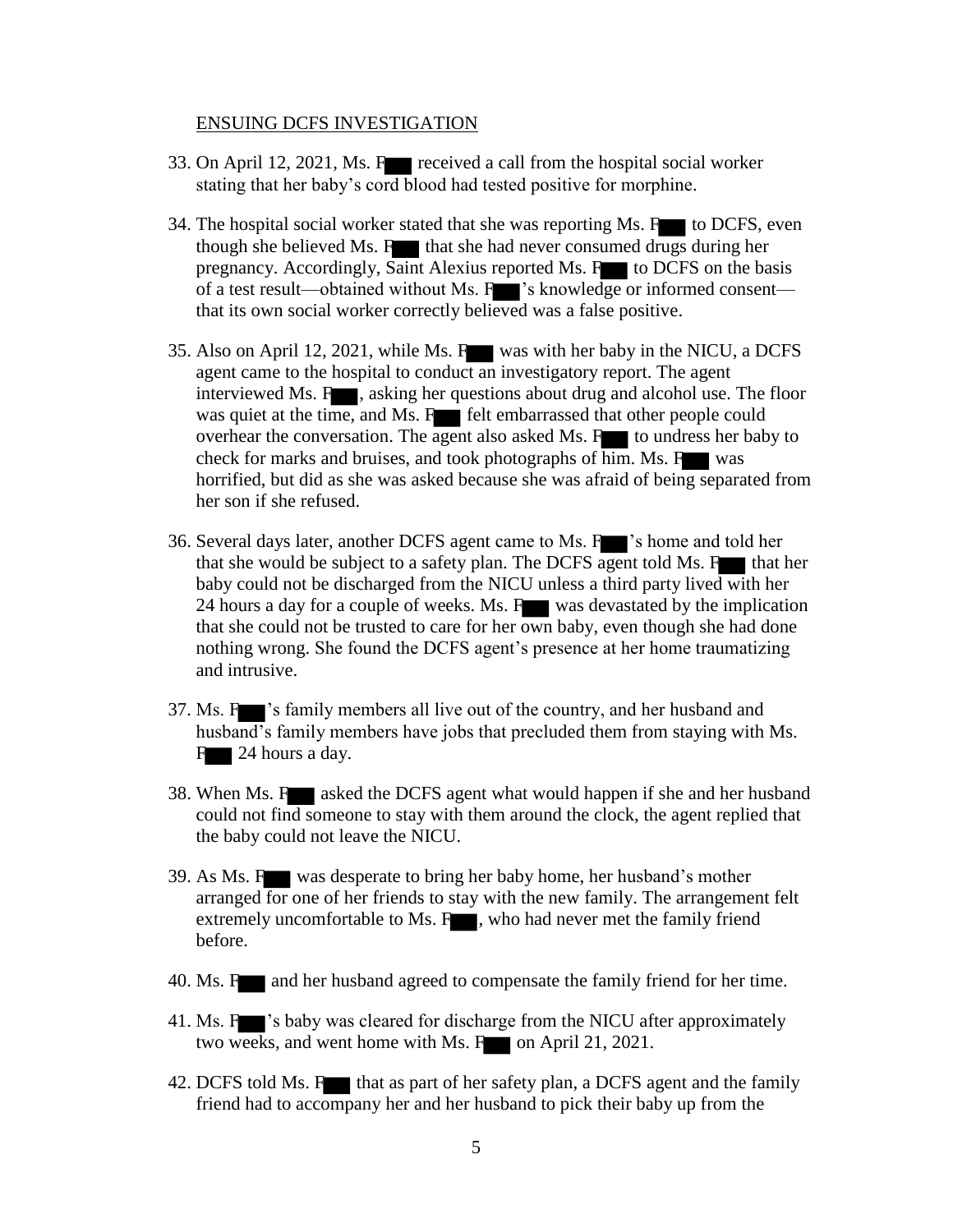NICU. This made Ms. Figure feel even greater shame. She had always looked forward to the day when she would bring her baby home from the hospital, but felt the day was ruined by the implication that she was not capable of safely providing for her baby without supervision.

- 43. The family friend stayed with Ms. F and her husband for two weeks. Ms. F felt horrible having a stranger stay in her home, particularly during the early, vulnerable days of the postpartum period while she was recovering from a major surgery herself.
- 44. During this time, a DCFS agent came to Ms. Fighter 's home twice to check in on her and the baby. The visits felt intrusive.
- 45. Ms. F felt that the presence of a stranger in her home and the regular visits from the DCFS agent negatively impacted her ability to build a joyful bond with her newborn. It also made it significantly more difficult for her to heal physically or emotionally from her traumatic birth experience.
- 46. Ms. F 's breastmilk supply suffered as a result of the stress she experienced. She had always hoped to breastfeed her baby in light of its known health benefits, but the drop in her supply meant she was unable to do so. As a result, she had to buy formula for her baby.
- 47. When Ms. F took her baby to the pediatrician, she realized he had already been told about the false positive drug test. This made Ms.  $F$  feel ashamed, even though the pediatrician confirmed that her baby was healthy.
- 48. In the course of the investigation, DCFS instructed Ms. For to get drug tested three or four different times. It was distressing for Ms.  $\overline{F}$  that she had to take time away from her newborn to drive to a substance abuse center and submit to a drug test.
- 49. DCFS transferred the case to its Youth Services Bureau where another agent was assigned. This agent also came at regular intervals to check in on Ms.  $F_{\bullet}$  and her baby. The agent looked around Ms.  $F$   $\triangleright$  's house and asked to see the baby, even when he was sleeping. Each time the agent visited, Ms.  $F$  felt upset and ashamed.
- 50. While Ms. F was initially told that the Youth Services Bureau would keep her case open for six months, she learned that her case was terminated in less than three months in a letter dated July 1, 2021.
- 51. The letter stated that DCFS had determined the report of suspected child abuse or neglect to be "unfounded," meaning that "no credible evidence of child abuse or neglect was found."
- 52. The letter provided that DCFS would nonetheless maintain a copy of the investigative report for a minimum of 5 years. The fact that DCFS is maintaining